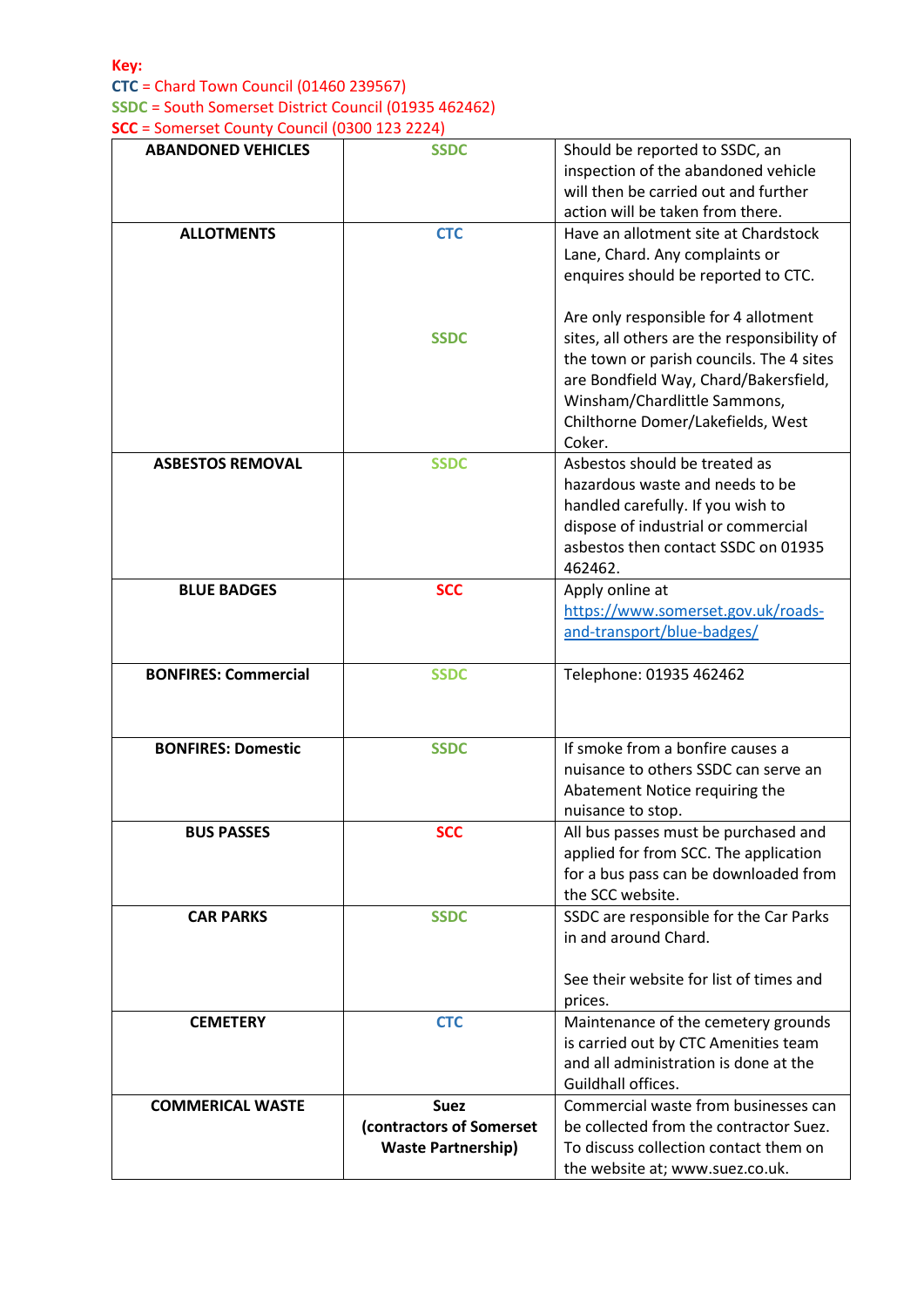## **CTC** = Chard Town Council (01460 239567) **SSDC** = South Somerset District Council (01935 462462) **SCC** = Somerset County Council (0300 123 2224)

| <b>COUNCIL TAX</b>  | <b>SSDC</b>           | Can be paid over the phone or online<br>with a debit card/standing order.<br>Telephone: 01935 462462<br>Website: www.southsomerset.gov.uk                                                                                                                                                      |
|---------------------|-----------------------|------------------------------------------------------------------------------------------------------------------------------------------------------------------------------------------------------------------------------------------------------------------------------------------------|
| <b>DEAD ANIMALS</b> | <b>SSDC</b>           | Report online at<br>www.southsomerset.gov.uk                                                                                                                                                                                                                                                   |
|                     | <b>SCC (Highways)</b> | Highways should be called for carcasses<br>that are likely to cause danger, i.e. in<br>the road.                                                                                                                                                                                               |
| <b>DOG FOULING</b>  | <b>CTC</b>            | Play parks- Upper Henson, Lower<br>Henson, Jocelyn, Ashcroft, Halcombe<br>and Town Council open spaces at Bonds<br>Meadow and Stringfellow Park.                                                                                                                                               |
|                     | <b>SSDC</b>           | Play parks- Snowdon, Thorndon,<br>Redstart and footpaths in Chard                                                                                                                                                                                                                              |
| <b>FLOODING</b>     | <b>SCC</b>            | Roads- Report online at<br>www.somerset.gov.uk<br>Sewers and burst water mains-<br>Contact Wessex Water on 0345 600<br>4600                                                                                                                                                                    |
| <b>FLY POSTING</b>  | <b>SSDC</b>           | To be reported to SSDC.                                                                                                                                                                                                                                                                        |
| <b>FLY TIPPING</b>  | <b>SSDC</b>           | Responsible for clearing up and<br>collecting fly-tipped on to public<br>maintained land outside of Chard.<br>When a fly-tip is reported we will<br>investigate and look for evidence of<br>who is responsible for the fly-tipping<br>for possible prosecution.                                |
| <b>GRAFFITI</b>     | <b>SSDC</b>           | Responsible for removing graffiti from<br>public buildings, subways and public<br>areas. Offensive graffiti can be cleaned<br>off highway signs at the request of the<br>Police or Community Safety Co-<br>ordinator. They aim to remove<br>offensive graffiti the same day it is<br>reported. |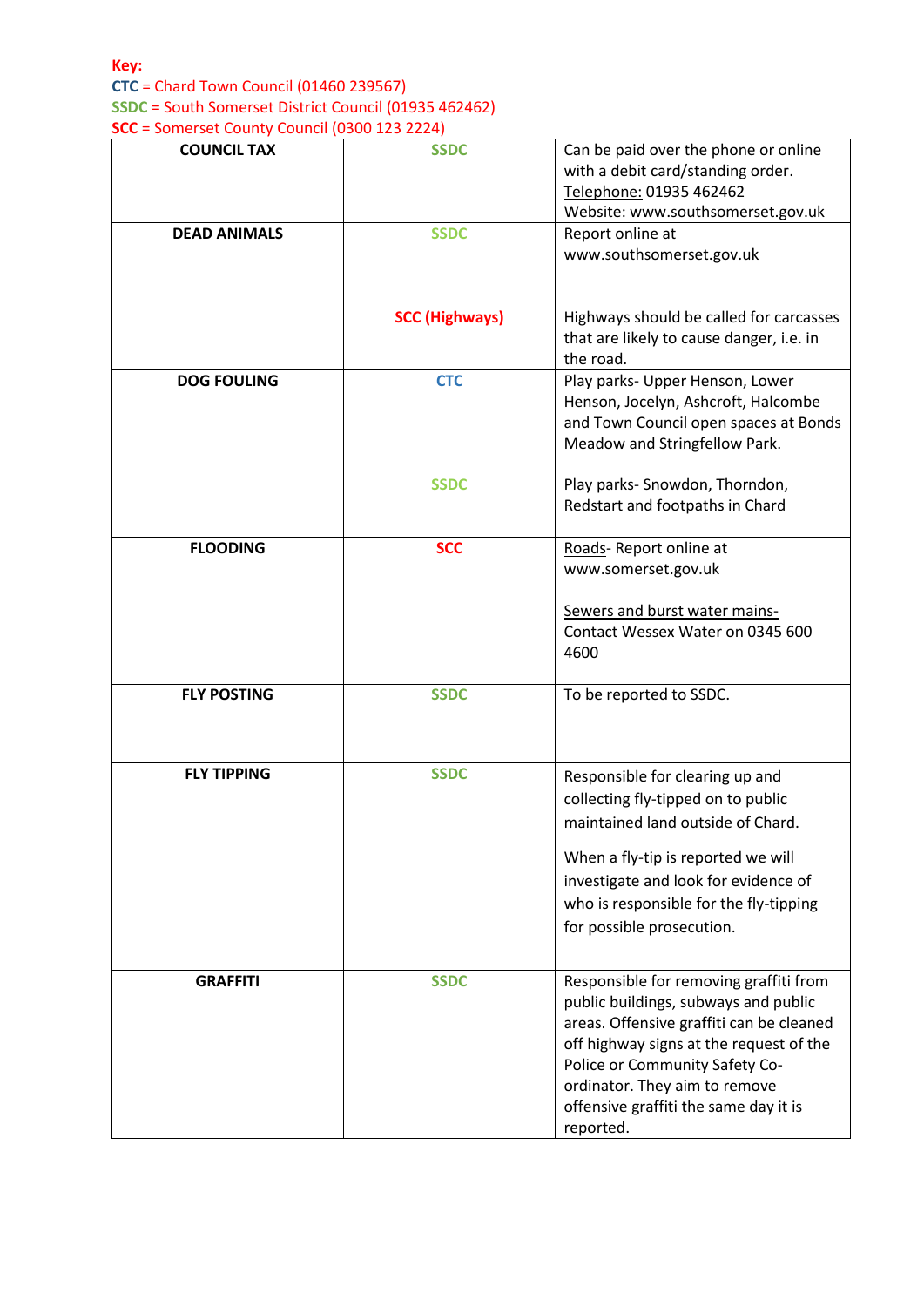| <b>GRASS CUTTING</b>          | <b>CTC</b>                                                                                           | The grass cutting for the Council's<br>parks, open spaces and cemetery is<br>done by CTC.                                                                                                                                                                      |
|-------------------------------|------------------------------------------------------------------------------------------------------|----------------------------------------------------------------------------------------------------------------------------------------------------------------------------------------------------------------------------------------------------------------|
|                               | <b>SSDC</b>                                                                                          | Grass verges and other areas of grass in<br>Chard are cut by SSDC or Abri Housing<br>Association.                                                                                                                                                              |
| <b>GREEN WASTE COLLECTION</b> | <b>SSDC</b>                                                                                          | All households across South Somerset<br>are able to have their garden waste<br>collection if they wish.                                                                                                                                                        |
| <b>HAZARDOUS WASTE</b>        | <b>Somerset Waste</b><br>Partnership                                                                 | Hazardous waste such as paints,<br>batteries, oils, television sets and<br>asbestos must be disposed of at<br>properly managed waste facilities. Find<br>out where you can dispose your waste<br>locally by visiting<br>www.somersetwastepartnership.gov.uk    |
| <b>HEDGES</b>                 | <b>SSDC-On own land</b><br><b>CTC-On own land</b><br><b>SCC-All rights of way and</b><br>road hedges | Hedges are cut after bird nesting<br>season which is usually July. The<br>quicker growing hedges or those which<br>are next to a footpath also receive a<br>winter cut.                                                                                        |
| <b>HORTICULTURE</b>           | <b>CTC</b>                                                                                           | The flowers and shrubs on CTC owned<br>land are planted and maintained by the<br>Amenities team at CTC.                                                                                                                                                        |
| <b>PEST CONTROL</b>           | <b>SSDC</b>                                                                                          | SSDC deal with pests on both domestic<br>and commercial premises.                                                                                                                                                                                              |
| <b>PLANNING PERMISSION</b>    | <b>SSDC</b>                                                                                          | All applications for planning permission<br>must be sent to SSDC.                                                                                                                                                                                              |
| <b>PUBLIC CONVENIENCES</b>    | <b>SSDC</b> (contractors)                                                                            | Chard's public conveniences are<br>cleaned daily by contractors, Glen<br>Cleaning. Inside of office hours reports<br>of vandalism or cleanliness should be<br>made to SSDC, out of hours reports<br>should be made to Glen Cleaning<br>directly on 07788720276 |
| <b>RADAR KEY</b>              | <b>SSDC</b>                                                                                          | Contact to replace lost key or buy a<br>new one.                                                                                                                                                                                                               |
| <b>RECYCLING</b>              | <b>Somerset Waste</b><br>Partnership                                                                 | Responsible for the Recycling Centre.                                                                                                                                                                                                                          |
|                               | <b>SSDC</b>                                                                                          | From the kerb side, recycling pick up is<br>available to every household in the                                                                                                                                                                                |